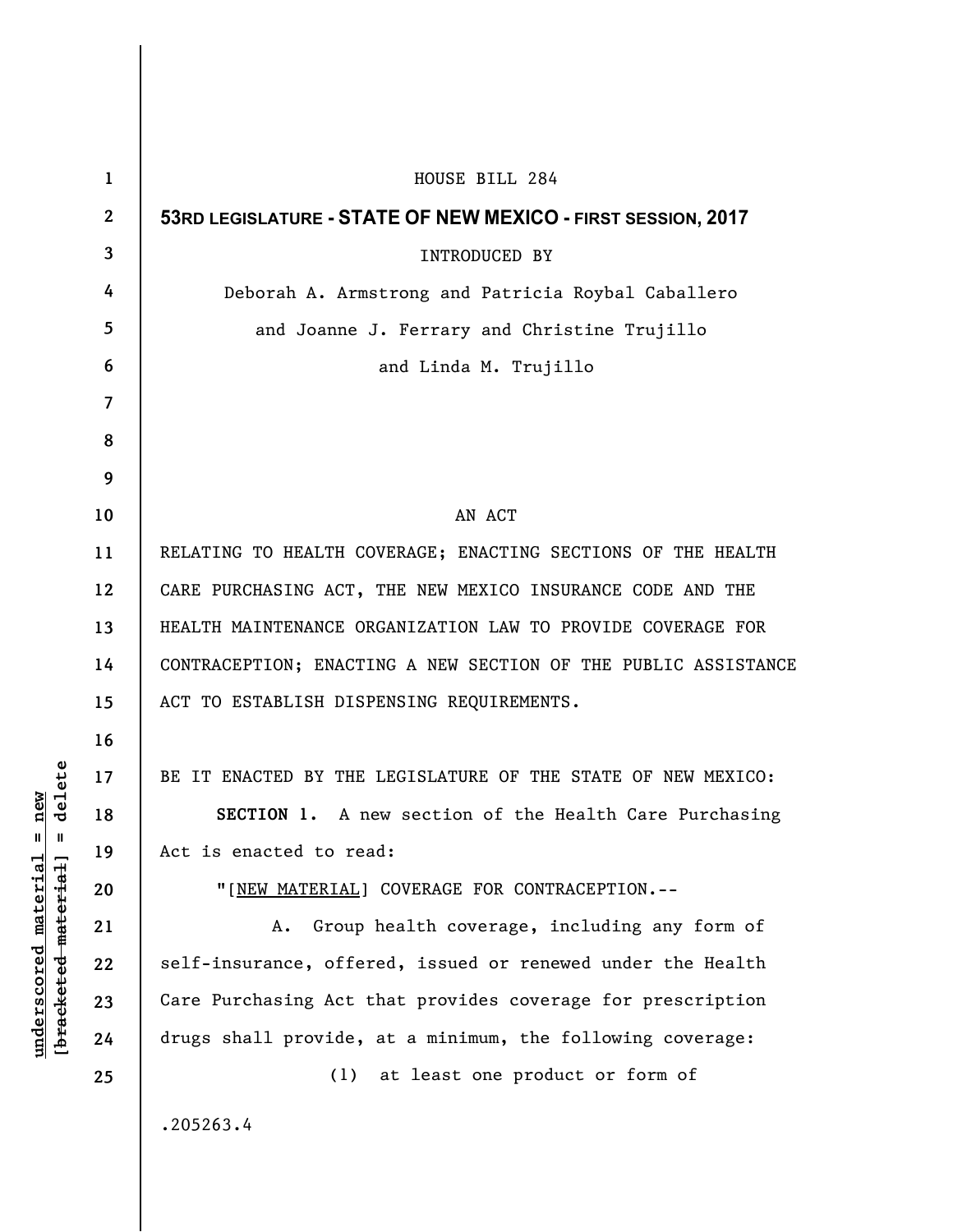**1 2 3 4 5 6 7 8 9 10 11 12 13 14 15 16 17 18 19 20 21 22 23 24 25**  contraception in each of the contraceptive methods identified by the federal food and drug administration; (2) a sufficient number and assortment of oral contraceptive pills to reflect the variety of oral contraceptives approved by the federal food and drug administration; and (3) clinical services related to the provision or use of contraception, including consultations, examinations, procedures, ultrasound, anesthesia, patient education, counseling, device insertion and removal, follow-up care and side-effects management. B. Except as provided in Subsection C of this section, the coverage required pursuant to this section shall not be subject to: (1) enrollee cost-sharing; (2) utilization review; (3) prior authorization or step therapy requirements; or (4) any other restrictions or delays on the coverage. C. A group health plan may discourage brand-name pharmacy items by applying cost-sharing to brand-name items when at least one generic or therapeutic equivalent is covered within the same method of contraception without patient costsharing; provided that when an enrollee's health care provider .205263.4  $- 2 -$ 

**underscored material = new [bracketed material] = delete**

 $\frac{1}{2}$  bracketed material = delete  $underscored material = new$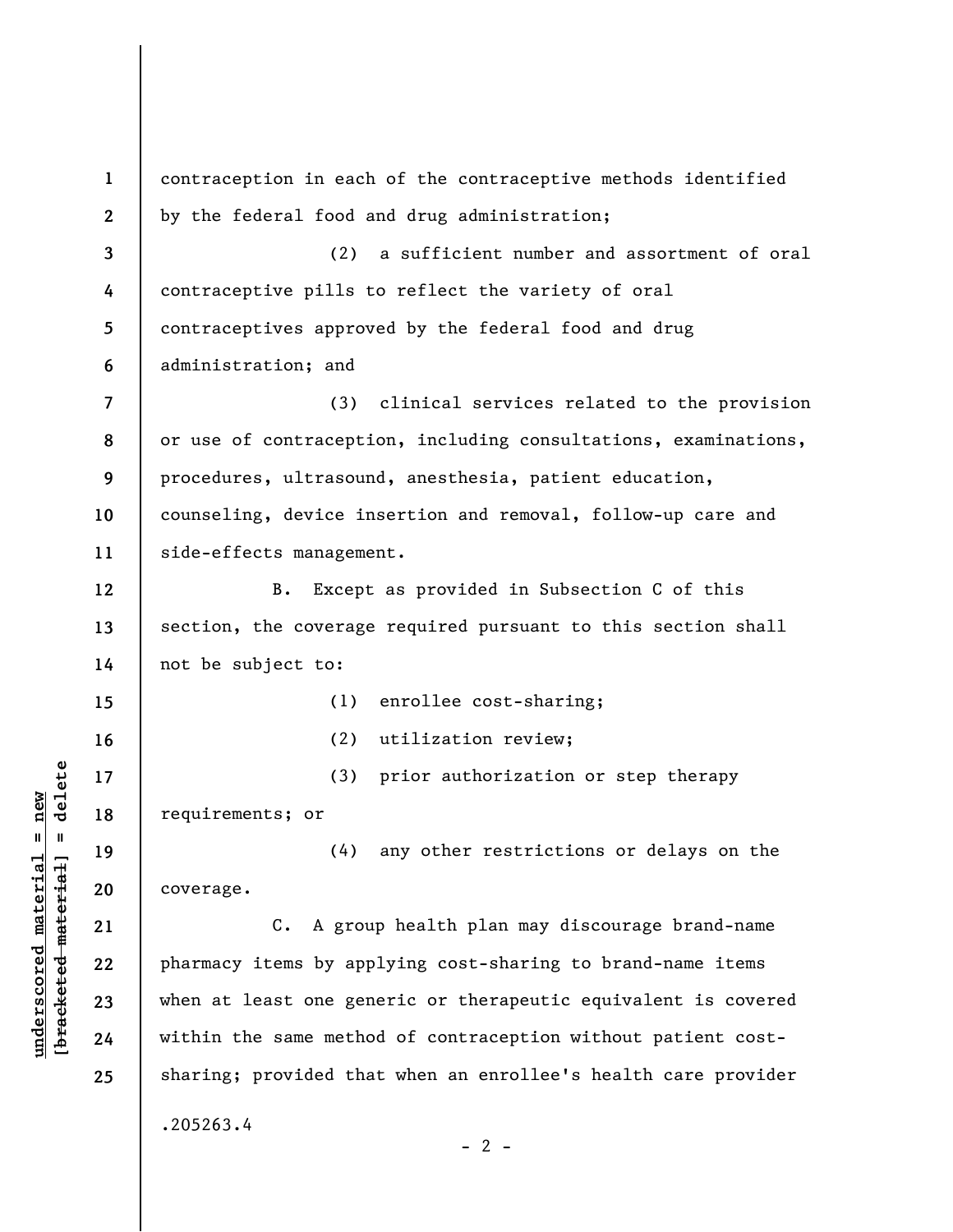**1 2 3 4 5 6 7 8 9 10 11 12 13 14 15 16 17 18 19 20 21 22 23 24 25**  determines that a particular item or service is medically necessary, the group health plan shall cover the brand-name pharmacy item without cost-sharing. For the purposes of this subsection, "medically necessary" includes a health care provider's consideration of the following: (1) severity of side effects; (2) duration of efficacy; and (3) other factors that the enrollee's health care provider deems relevant. D. A group health plan administrator shall grant an enrollee an expedited hearing to appeal any adverse determination made relating to the provisions of this section. The process for requesting an expedited hearing pursuant to this subsection shall: (1) be easily accessible, transparent, sufficiently expedient and not unduly burdensome on an enrollee, the enrollee's representative or the enrollee's health care provider; (2) defer to the determination of the enrollee's health care provider; and (3) provide for a determination of the claim according to a time frame and in a manner that takes into account the nature of the claim and the medical exigencies involved for a claim involving an urgent health care need. E. A group health plan shall not require a .205263.4  $-3 -$ 

**underscored material = new [bracketed material] = delete**

 $\frac{1}{2}$  intereted material = delete  $underscored material = new$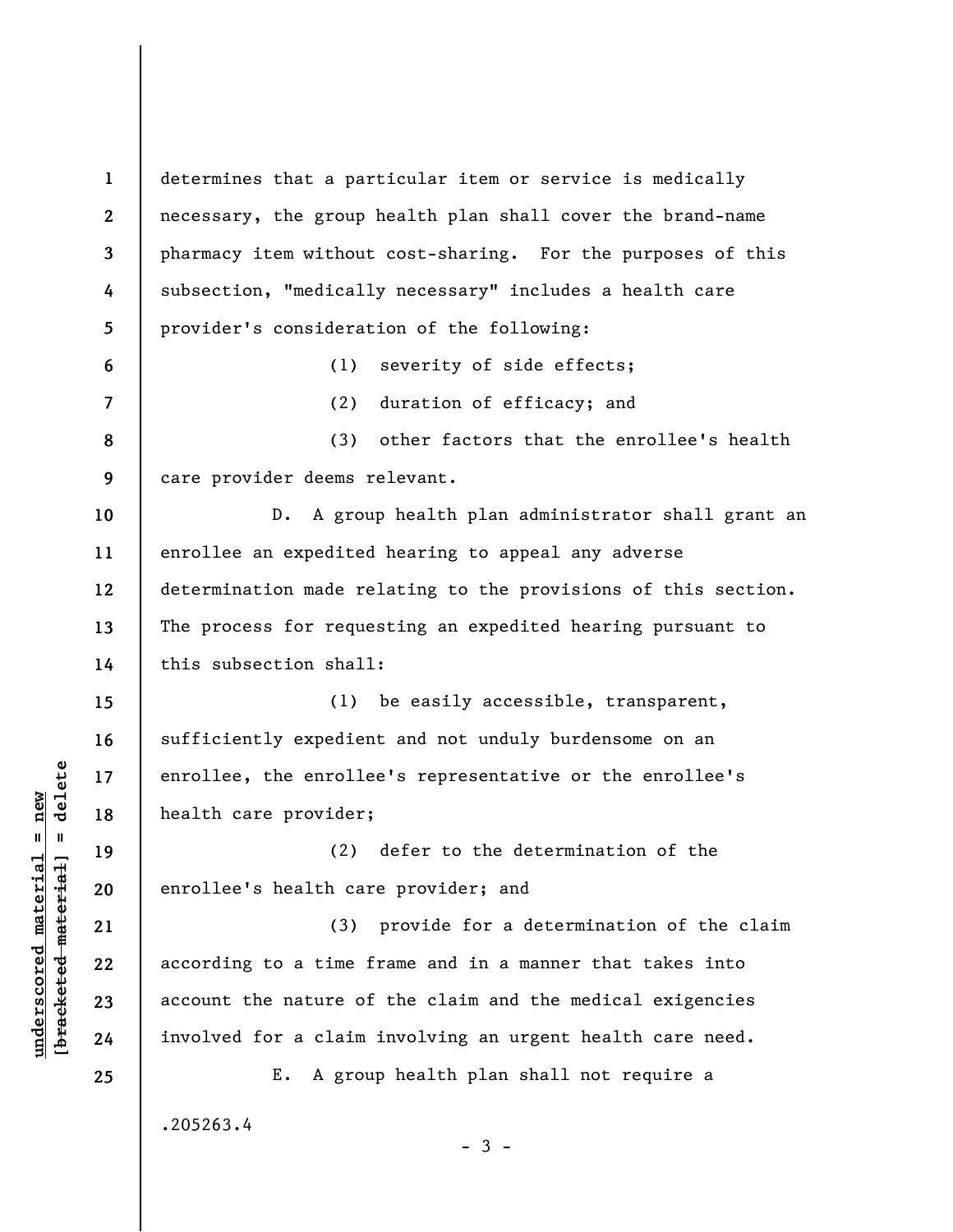**1 2**  prescription for any item or service that is available without a prescription.

F. A group health plan shall provide coverage and shall reimburse a health care provider or dispensing entity on a per-unit basis for dispensing a supply of contraceptives as follows; provided that the contraceptives are prescribed and self-administered:

**8 9**  (1) for the first fill of the contraceptive to an enrollee, a three-month supply, as prescribed; and

**10 11 12 13 14**  (2) for subsequent fills of the same contraceptive to the enrollee, regardless of whether the enrollee was enrolled in the group health plan at the time of the first fill for that contraceptive, a twelve-month supply, as prescribed.

G. Nothing in this section shall be construed to:

(1) require a health care provider to prescribe twelve months of contraceptives at one time; or

(2) permit a group health plan to limit coverage or impose cost-sharing for an alternate method of contraception if an enrollee changes contraceptive methods before exhausting a previously dispensed supply.

H. The provisions of this section shall not apply to short-term travel, accident-only or limited or diseasespecific group health plans.

I. For the purposes of this section:

- 4 -

.205263.4

 $\frac{1}{2}$  bracketed material = delete **[bracketed material] = delete**  $underscored material = new$ **underscored material = new**

**3** 

**4** 

**5** 

**6** 

**7** 

**15** 

**16** 

**17** 

**18** 

**19** 

**20** 

**21** 

**22** 

**23** 

**24** 

**25**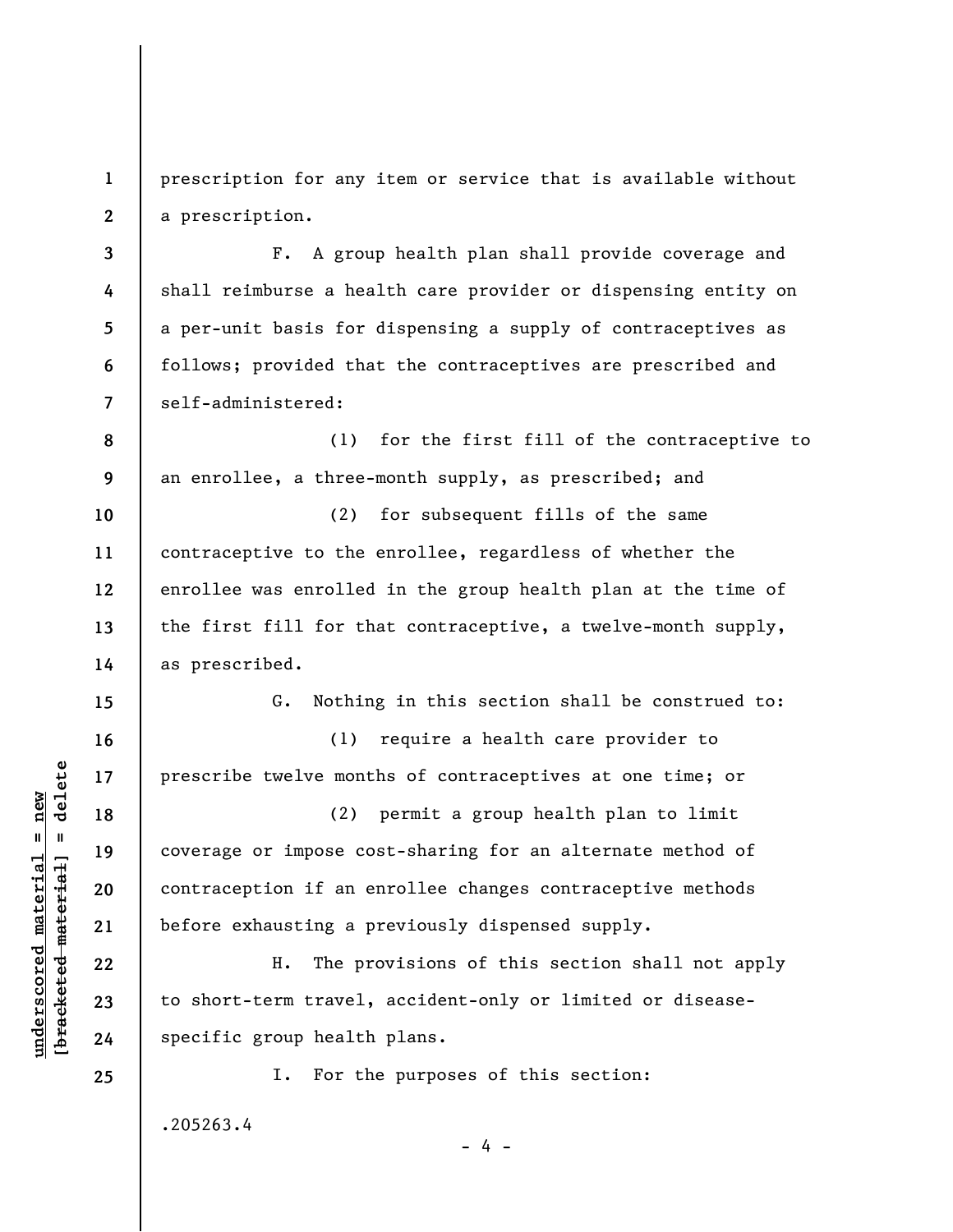**1 2**  (1) "contraceptive methods identified by the federal food and drug administration":

**3 4 5 6 7 8 9 10 11 12 13**  (a) means tubal ligation; sterilization implant; copper intrauterine device; intrauterine device with progestin; implantable rod; contraceptive shot or injection; combined oral contraceptives; extended or continuous use oral contraceptives; progestin-only oral contraceptives; patch; vaginal ring; diaphragm with spermicide; sponge with spermicide; cervical cap with spermicide; male and female condoms; spermicide alone; vasectomy; ulipristal acetate; levonorgestrel emergency contraception; and any additional methods of contraception approved by the federal food and drug administration; and

**14 15 16 17**  (b) does not mean a product that has been recalled for safety reasons or withdrawn from the market; (2) "cost-sharing" means a deductible, copayment or coinsurance that an enrollee is required to pay in

accordance with the terms of a group health plan; and

(3) "health care provider" means an individual licensed to provide health care in the ordinary course of business."

**SECTION 2.** A new section of the Public Assistance Act is enacted to read:

"[NEW MATERIAL] MEDICAL ASSISTANCE--REIMBURSEMENT FOR A TWELVE-MONTH SUPPLY OF COVERED PRESCRIPTION CONTRACEPTIVE DRUGS .205263.4  $- 5 -$ 

 $\frac{1}{2}$  intereted material = delete **[bracketed material] = delete**  $underscored material = new$ **underscored material = new**

**18** 

**19** 

**20** 

**21** 

**22** 

**23** 

**24** 

**25**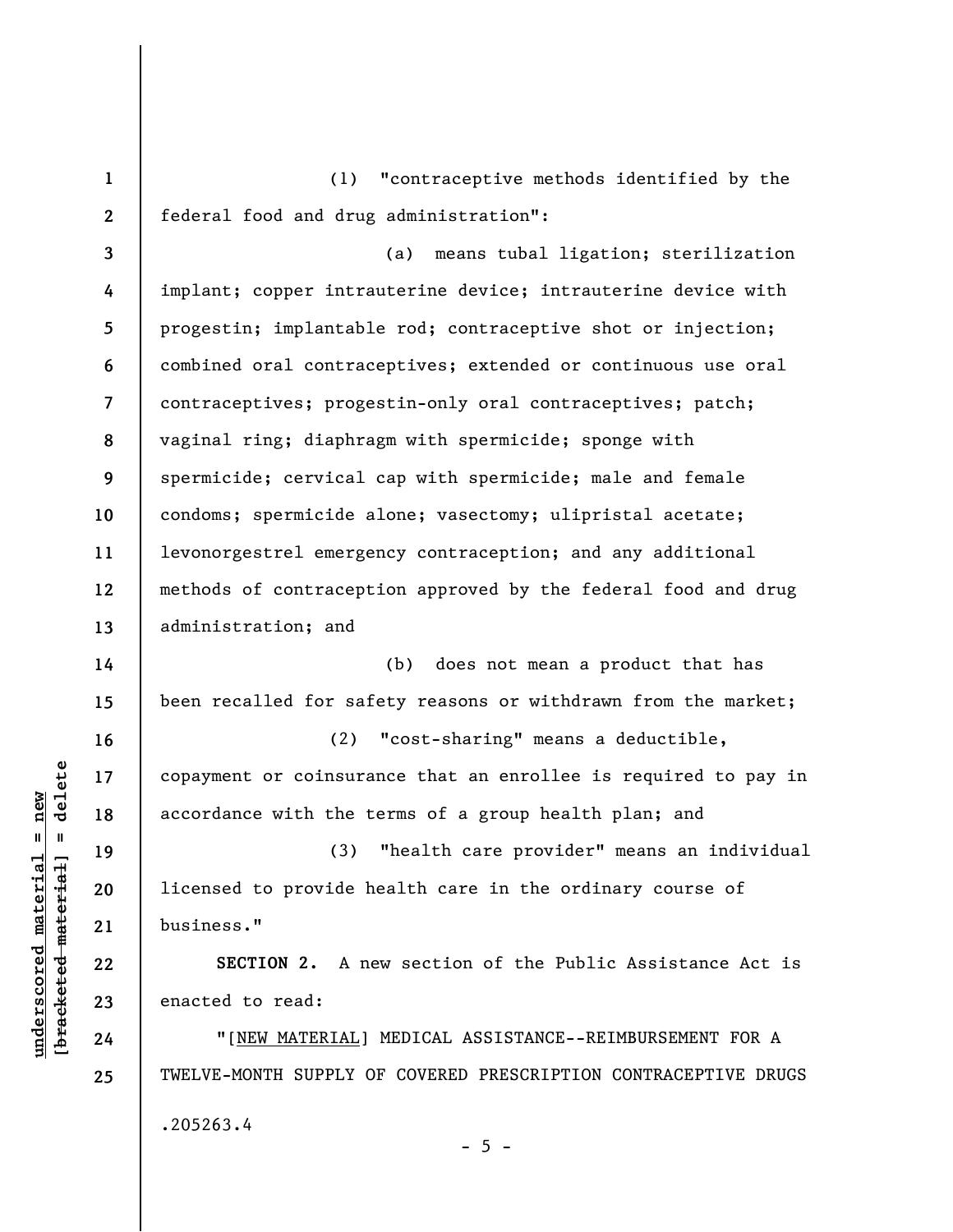OR DEVICES.--

**1** 

**8** 

**9** 

**10** 

**11** 

**12** 

**13** 

**14** 

**15** 

**16** 

**17** 

**18** 

**19** 

**20** 

**21** 

**22** 

**23** 

**24** 

**25** 

**2 3 4 5 6 7**  A. In providing coverage for family planning services and supplies under the medical assistance program, the department shall ensure that a recipient is permitted to fill or refill a prescription for a twelve-month supply of a covered, self-administered contraceptive at one time, as prescribed.

B. Nothing in this section shall be construed to limit a recipient's freedom to choose or change the method of family planning to be used, regardless of whether the recipient has exhausted a previously dispensed supply of contraceptives."

**SECTION 3.** Section 59A-22-42 NMSA 1978 (being Laws 2001, Chapter 14, Section 1, as amended) is amended to read:

"59A-22-42. COVERAGE FOR PRESCRIPTION CONTRACEPTIVE DRUGS OR DEVICES.--

A. Each individual and group health insurance policy, health care plan and certificate of health insurance delivered or issued for delivery in this state that provides a prescription drug benefit shall provide [coverage for prescription contraceptive drugs or devices approved by the food and drug administration.

B. Coverage for food and drug administrationapproved prescription contraceptive drugs or devices may be subject to deductibles and coinsurance consistent with those imposed on other benefits under the same policy, plan or

 $- 6 -$ 

.205263.4

delete **[bracketed material] = delete**  $underscored material = new$ **underscored material = new**  $\mathbf{I}$ bracketed material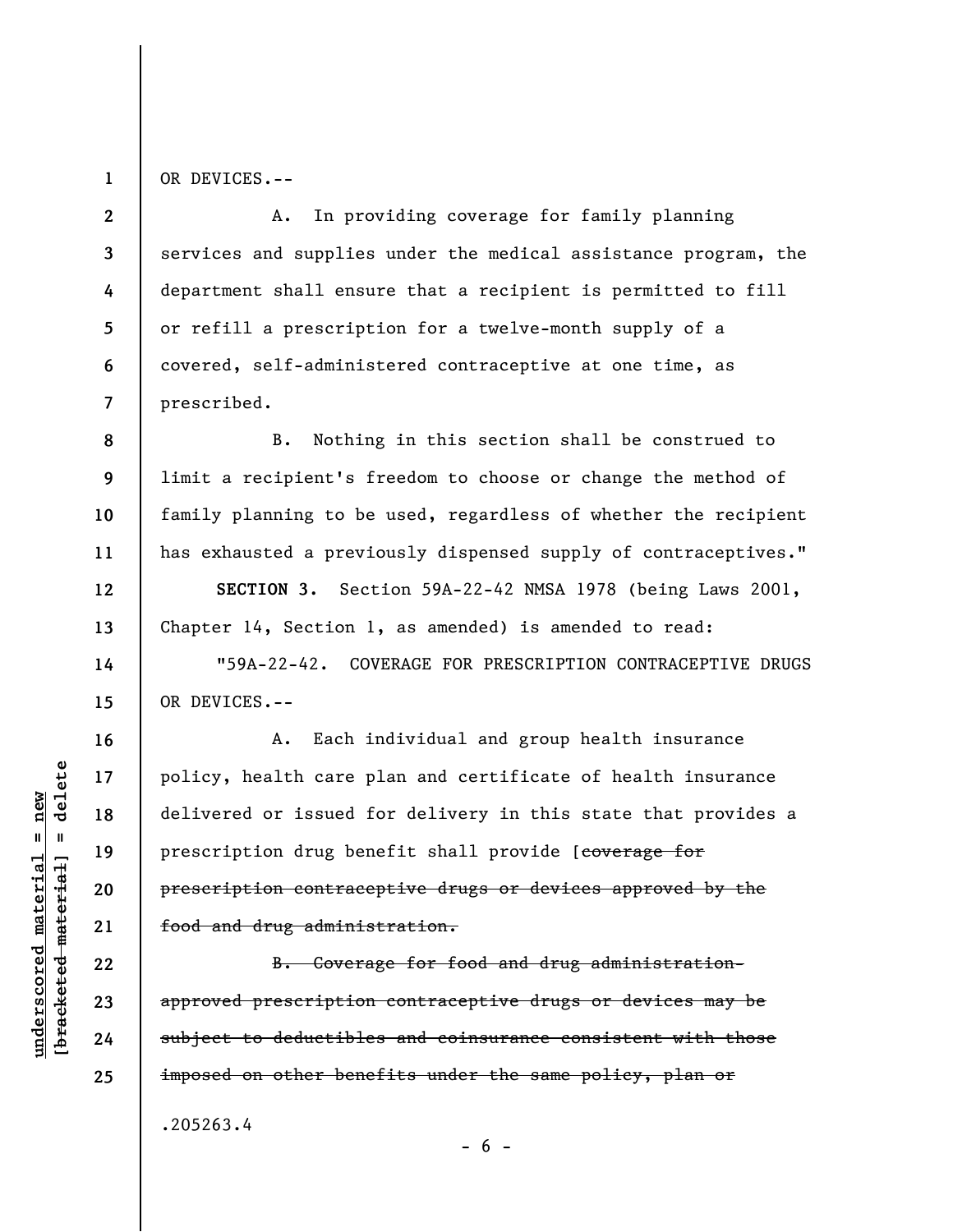| $\mathbf{1}$     | eertificate], at a minimum, the following coverage:             |
|------------------|-----------------------------------------------------------------|
| $\boldsymbol{2}$ | (1) at least one product or form of                             |
| 3                | contraception in each of the contraceptive methods identified   |
| 4                | by the federal food and drug administration;                    |
| 5                | (2) a sufficient number and assortment of oral                  |
| 6                | <u>contraceptive pills to reflect the variety of oral</u>       |
| 7                | contraceptives approved by the federal food and drug            |
| 8                | administration; and                                             |
| 9                | (3) clinical services related to the provision                  |
| 10               | or use of contraception, including consultations, examinations, |
| 11               | procedures, ultrasound, anesthesia, patient education,          |
| 12               | counseling, device insertion and removal, follow-up care and    |
| 13               | side-effects management.                                        |
| 14               | B. Except as provided in Subsection C of this                   |
| 15               | section, the coverage required pursuant to this section shall   |
| 16               | not be subject to:                                              |
| 17               | cost-sharing for insureds;<br>(1)                               |
| 18               | (2) utilization review;                                         |
| 19               | (3) prior authorization or step therapy                         |
| 20               | requirements; or                                                |
| 21               | (4) any restrictions or delays on the                           |
| 22               | coverage.                                                       |
| 23               | C. An insurer may discourage brand-name pharmacy                |
| 24               | items by applying cost-sharing to brand-name items when at      |
| 25               | least one generic or therapeutic equivalent is covered within   |
|                  | .205263.4<br>$-7-$                                              |

**underscored material = new [bracketed material] = delete**

 $[**bracket eted metert et**] = **del et e**$  $underscored material = new$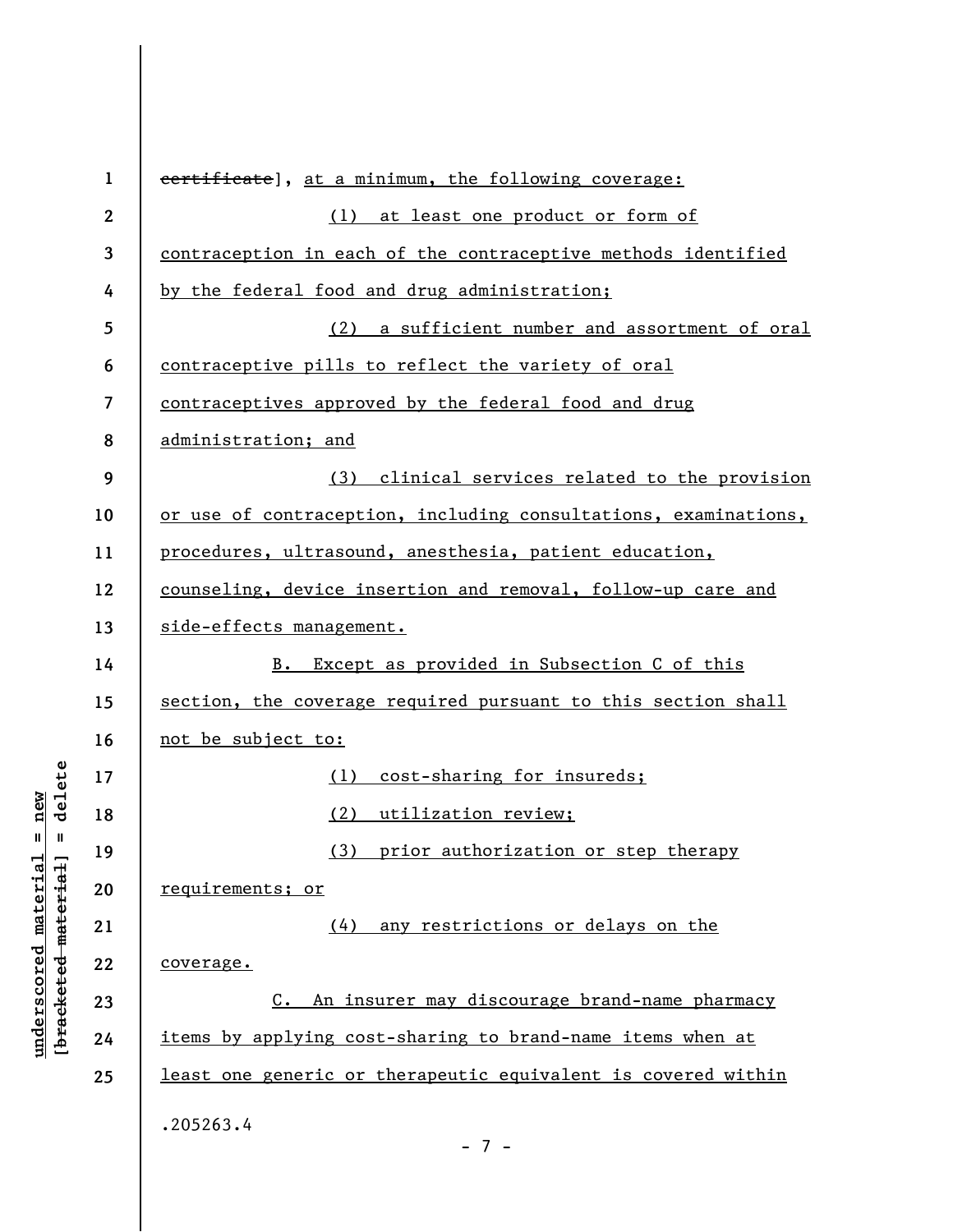| $\mathbf{1}$     | the same method of contraception without cost-sharing by the    |
|------------------|-----------------------------------------------------------------|
| $\boldsymbol{2}$ | insured; provided that when an insured's health care provider   |
| 3                | determines that a particular item or service is medically       |
| 4                | necessary, the health insurance policy, health care plan or     |
| 5                | certificate of health insurance shall cover the brand-name      |
| 6                | pharmacy item without cost-sharing. For the purposes of this    |
| 7                | subsection, "medically necessary" includes a health care        |
| 8                | provider's consideration of the following:                      |
| 9                | (1)<br>severity of side effects;                                |
| 10               | (2)<br>duration of efficacy; and                                |
| 11               | (3) other factors that the insured's health                     |
| 12               | care provider deems relevant.                                   |
| 13               | D. An insurer shall grant an insured an expedited               |
| 14               | hearing to appeal any adverse determination made relating to    |
| 15               | the provisions of this section. The process for requesting an   |
| 16               | expedited hearing pursuant to this subsection shall:            |
| 17               | (1) be easily accessible, transparent,                          |
| 18               | sufficiently expedient and not unduly burdensome on an insured, |
| 19               | the insured's representative or the insured's health care       |
| 20               | provider;                                                       |
| 21               | (2) defer to the determination of the                           |
| 22               | insured's health care provider; and                             |
| 23               | provide for a determination of the claim<br>(3)                 |
| 24               | according to a time frame and in a manner that takes into       |
| 25               | account the nature of the claim and the medical exigencies      |
|                  | .205263.4<br>$\circ$                                            |

- 8 -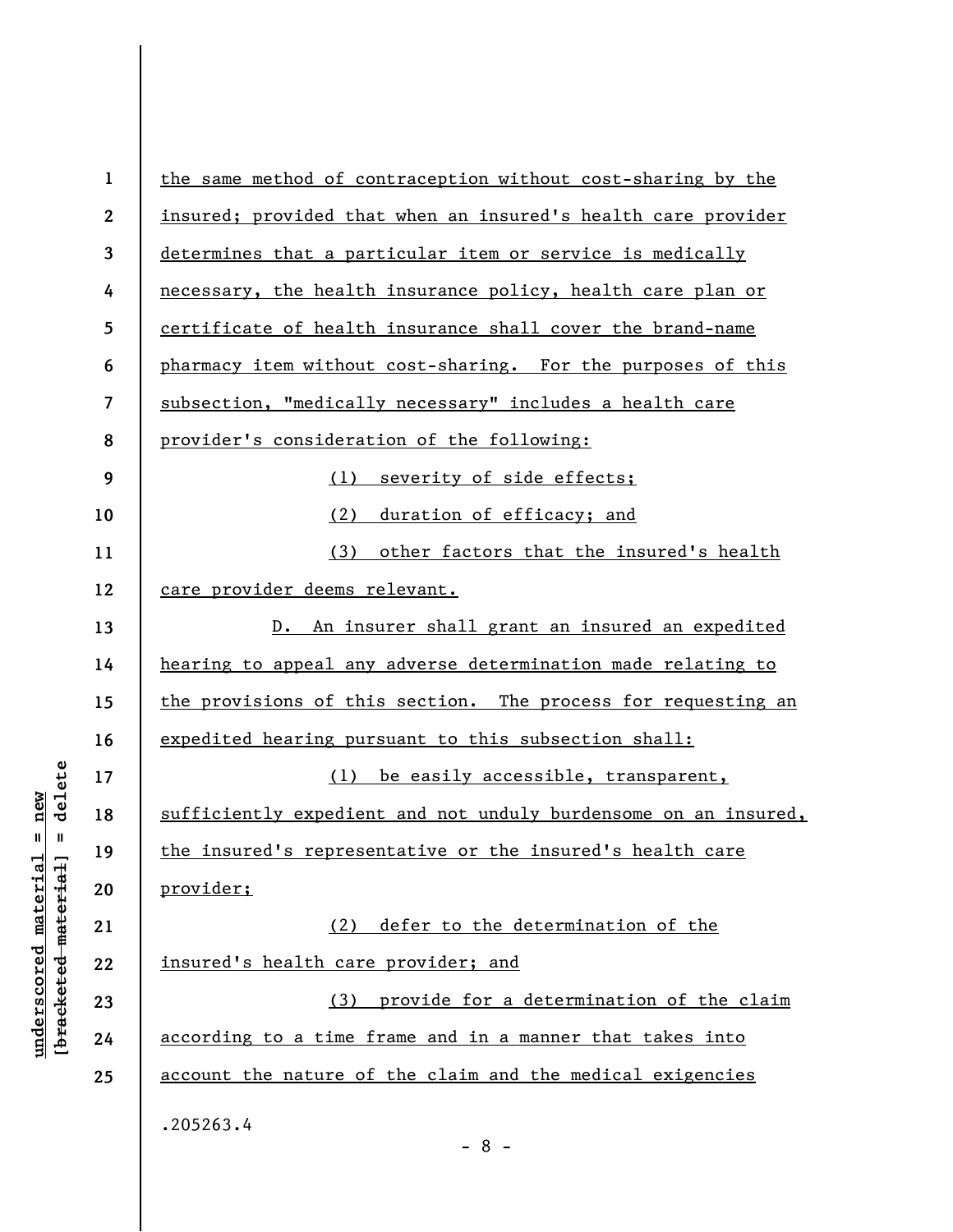| $\mathbf{1}$            | involved for a claim involving an urgent health care need.      |
|-------------------------|-----------------------------------------------------------------|
| $\mathbf{2}$            | E. An insurer shall not require a prescription for              |
| $\mathbf{3}$            | any item or service that is available without a prescription.   |
| 4                       | A health insurance policy, health care plan or<br>$F_{\bullet}$ |
| $\overline{\mathbf{5}}$ | certificate of health insurance shall provide coverage and      |
| 6                       | shall reimburse a health care provider or dispensing entity on  |
| $\overline{7}$          | a per-unit basis for dispensing a supply of contraceptives as   |
| 8                       | follows; provided that the contraceptives are prescribed and    |
| 9                       | self-administered:                                              |
| 10                      | for the first fill of the contraceptive to<br>(1)               |
| 11                      | an insured, a three-month supply, as prescribed; and            |
| 12                      | for subsequent fills of the same<br>(2)                         |
| 13                      | contraceptive to the insured, regardless of whether the insured |
| 14                      | was enrolled in coverage pursuant to the health insurance       |
| 15                      | policy, health care plan or certificate of insurance at the     |
| 16                      | time of the first fill for that contraceptive, a twelve-month   |
| 17                      | supply, as prescribed.                                          |
| 18                      | Nothing in this section shall be construed to:<br>G.            |
| 19                      | (1) require a health care provider to                           |
| 20                      | prescribe twelve months of contraceptives at one time; or       |
| 21                      | permit a health insurance policy, health<br>(2)                 |
| 22                      | care plan or certificate of health insurance to limit coverage  |
| 23                      | or impose cost-sharing for an alternate method of contraception |
| 24                      | if an insured changes contraceptive methods before exhausting a |
| 25                      | previously dispensed supply.                                    |
|                         | $205263$ $\mu$                                                  |

 $[**bracket**et~~eted matcherial~~] = **delete**$ **[bracketed material] = delete**  $underscored material = new$ **underscored material = new**

.205263.4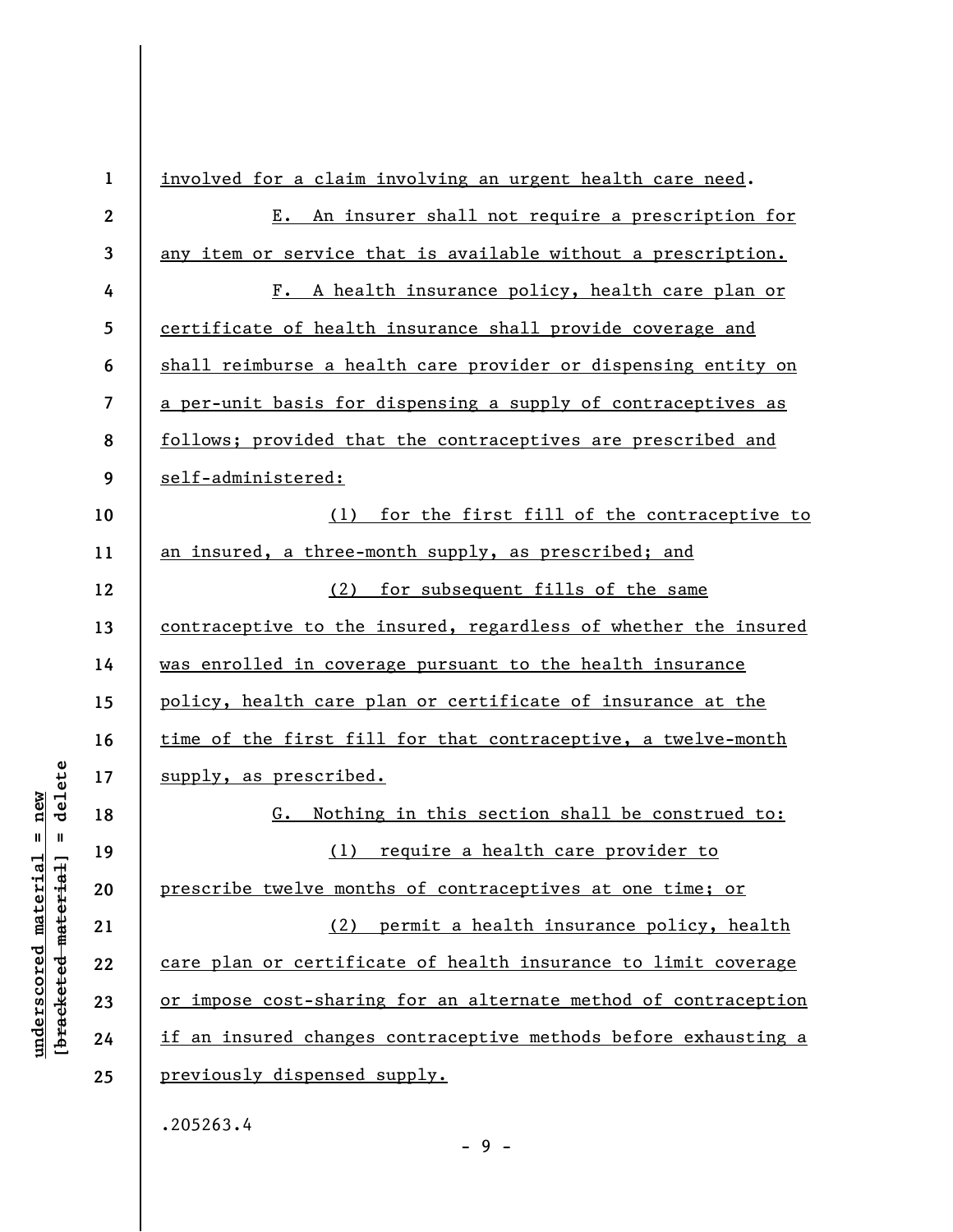| $\mathbf{1}$ | $[\theta_{\overline{x}}]$ II. The provisions of this section shall not |
|--------------|------------------------------------------------------------------------|
| $\mathbf{2}$ | apply to short-term travel, accident-only or limited or                |
| 3            | specified-disease policies.                                            |
| 4            | For the purposes of this section:<br>I.                                |
| 5            | (1) "contraceptive methods identified by the                           |
| 6            | federal food and drug administration":                                 |
| 7            | means tubal ligation; sterilization<br>(a)                             |
| 8            | implant; copper intrauterine device; intrauterine device with          |
| 9            | progestin; implantable rod; contraceptive shot or injection;           |
| 10           | combined oral contraceptives; extended or continuous use oral          |
| 11           | contraceptives; progestin-only oral contraceptives; patch;             |
| 12           | vaginal ring; diaphragm with spermicide; sponge with                   |
| 13           | spermicide; cervical cap with spermicide; male and female              |
| 14           | condoms; spermicide alone; vasectomy; ulipristal acetate;              |
| 15           | levonorgestrel emergency contraception; and any additional             |
| 16           | methods of contraception approved by the federal food and drug         |
| 17           | administration; and                                                    |
| 18           | does not mean a product that has<br>(b)                                |
| 19           | been recalled for safety reasons or withdrawn from the market;         |
| 20           | (2) "cost-sharing" means a deductible,                                 |
| 21           | copayment or coinsurance that an insured is required to pay in         |
| 22           | accordance with the terms of a health insurance policy, health         |
| 23           | care plan or certificate of health insurance; and                      |
| 24           | (3) "health care provider" means an individual                         |
| 25           | licensed to provide health care in the ordinary course of              |
|              | .205263.4<br>$-10 -$                                                   |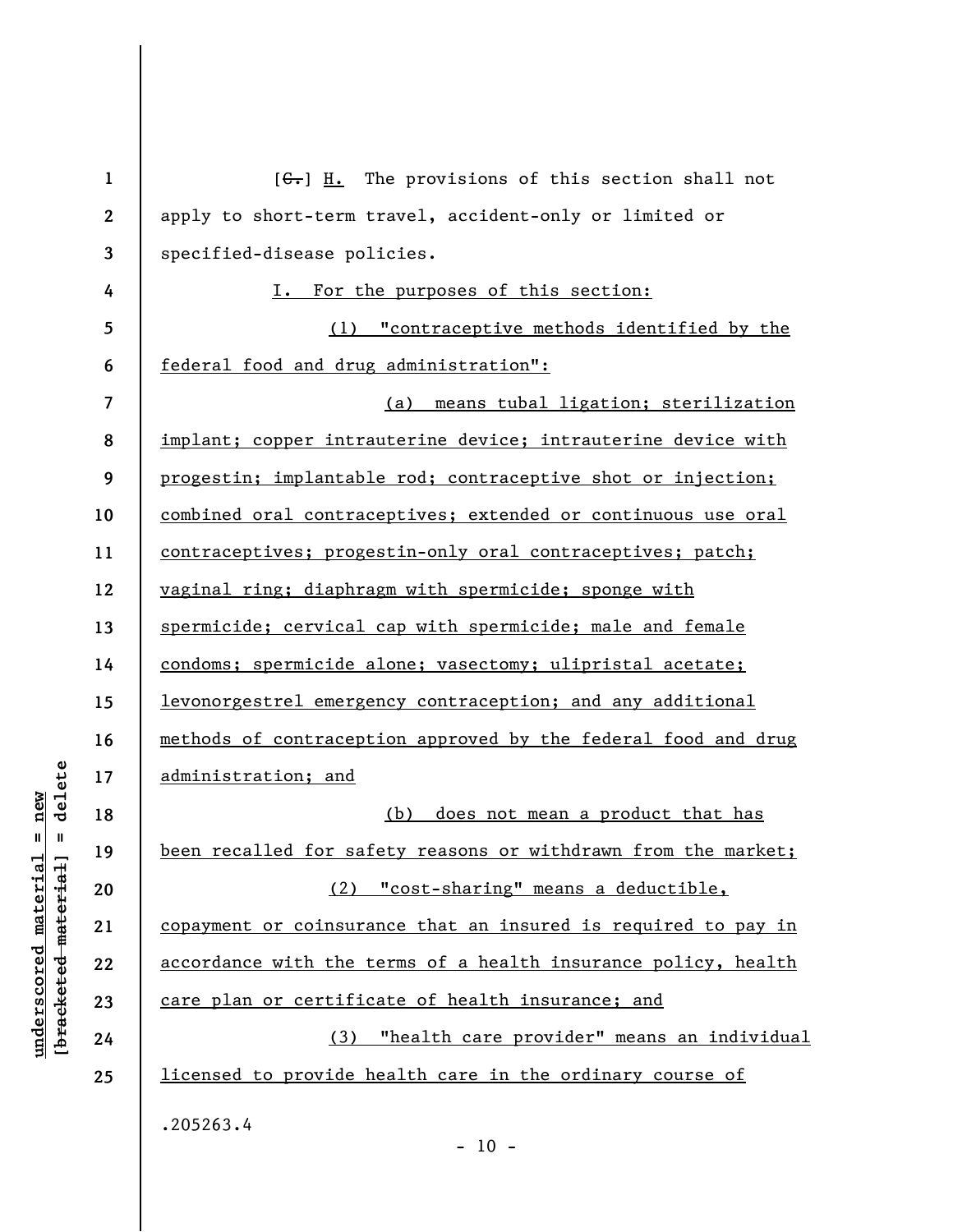**1**  business.

**6** 

**7** 

**8** 

**9** 

**15** 

**16** 

**17** 

**19** 

**2 3 4 5**   $[\frac{d}{dx}]$  J. A religious entity purchasing individual or group health insurance coverage may elect to exclude prescription contraceptive drugs or devices from the health coverage purchased."

**SECTION 4.** Section 59A-46-44 NMSA 1978 (being Laws 2001, Chapter 14, Section 3, as amended) is amended to read:

"59A-46-44. COVERAGE FOR PRESCRIPTION CONTRACEPTIVE DRUGS OR DEVICES.--

**10 11 12 13 14**  A. Each individual and group health maintenance organization contract delivered or issued for delivery in this state that provides a prescription drug benefit shall provide [coverage for prescription contraceptive drugs or devices approved by the food and drug administration.

**18**  B. Coverage for food and drug administrationapproved prescription contraceptive drugs or devices may be subject to deductibles and coinsurance consistent with those imposed on other benefits under the same contract], at a minimum, the following coverage:

**20 21 22**  (1) at least one product or form of contraception in each of the contraceptive methods identified by the federal food and drug administration;

**23 24 25**  (2) a sufficient number and assortment of oral contraceptive pills to reflect the variety of oral contraceptives approved by the federal food and drug .205263.4

**[bracketed material] = delete**  $underscored material = new$ **underscored material = new** bracketed material

delete

 $\mathbf{I}$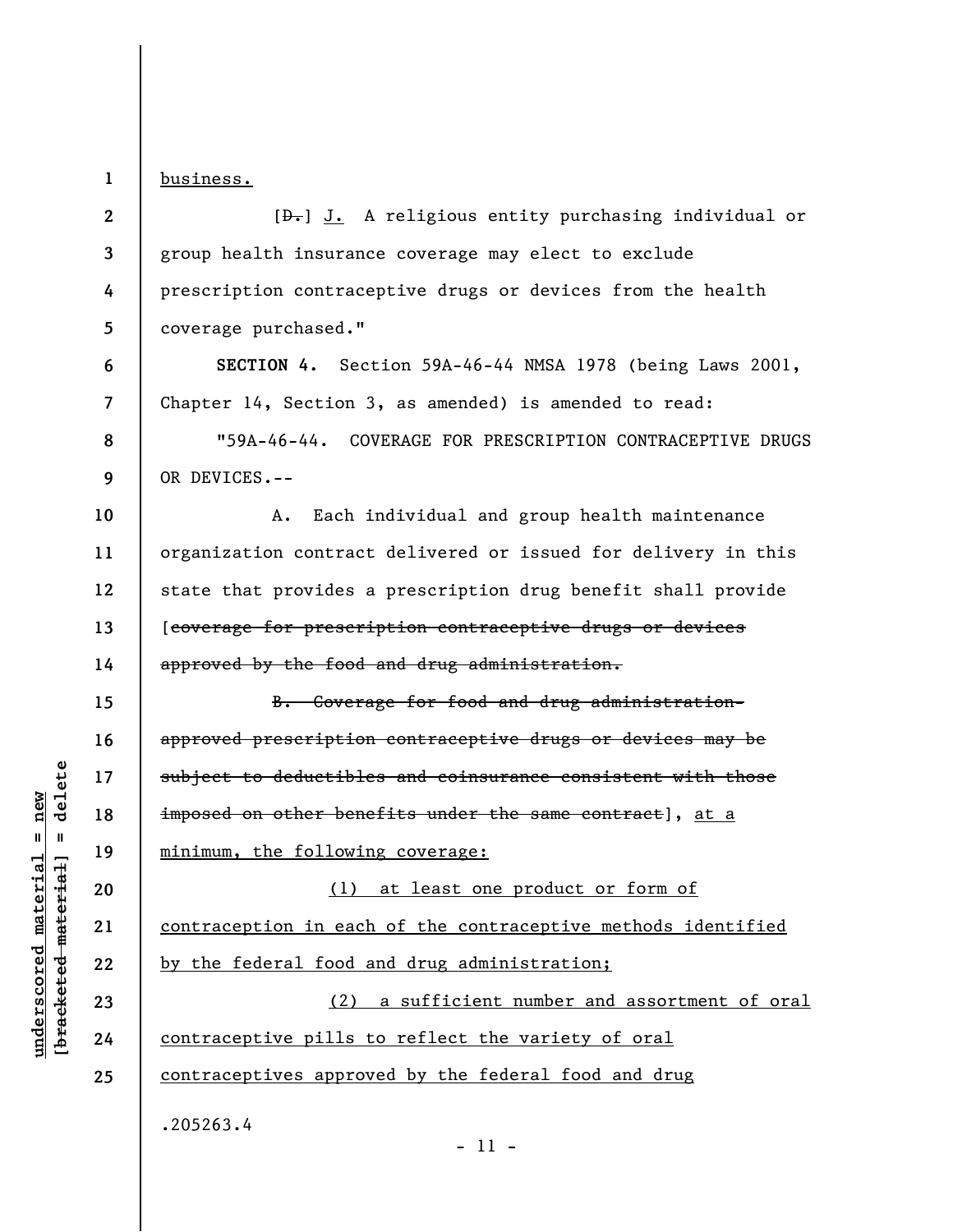| $\mathbf{1}$ | administration; and                                             |
|--------------|-----------------------------------------------------------------|
| $\mathbf{2}$ | (3) clinical services related to the provision                  |
| 3            | or use of contraception, including consultations, examinations, |
| 4            | procedures, ultrasound, anesthesia, patient education,          |
| 5            | counseling, device insertion and removal, follow-up care and    |
| 6            | side-effects management.                                        |
| 7            | Except as provided in Subsection C of this<br>B.                |
| 8            | section, the coverage required pursuant to this section shall   |
| 9            | not be subject to:                                              |
| 10           | enrollee cost-sharing;<br>(1)                                   |
| 11           | (2)<br>utilization review;                                      |
| 12           | (3)<br>prior authorization or step therapy                      |
| 13           | requirements; or                                                |
| 14           | (4) any restrictions or delays on the                           |
| 15           | coverage.                                                       |
| 16           | C. A health maintenance organization may discourage             |
| 17           | brand-name pharmacy items by applying cost-sharing to brand-    |
| 18           | name items when at least one generic or therapeutic equivalent  |
| 19           | is covered within the same method of contraception without      |
| 20           | enrollee cost-sharing; provided that when an enrollee's health  |
| 21           | care provider determines that a particular item or service is   |
| 22           | medically necessary, the health maintenance organization shall  |
| 23           | cover the brand-name pharmacy item without cost-sharing. For    |
| 24           | the purposes of this subsection, "medically necessary" includes |
| 25           | a health care provider's consideration of the following:        |
|              | .205263.4                                                       |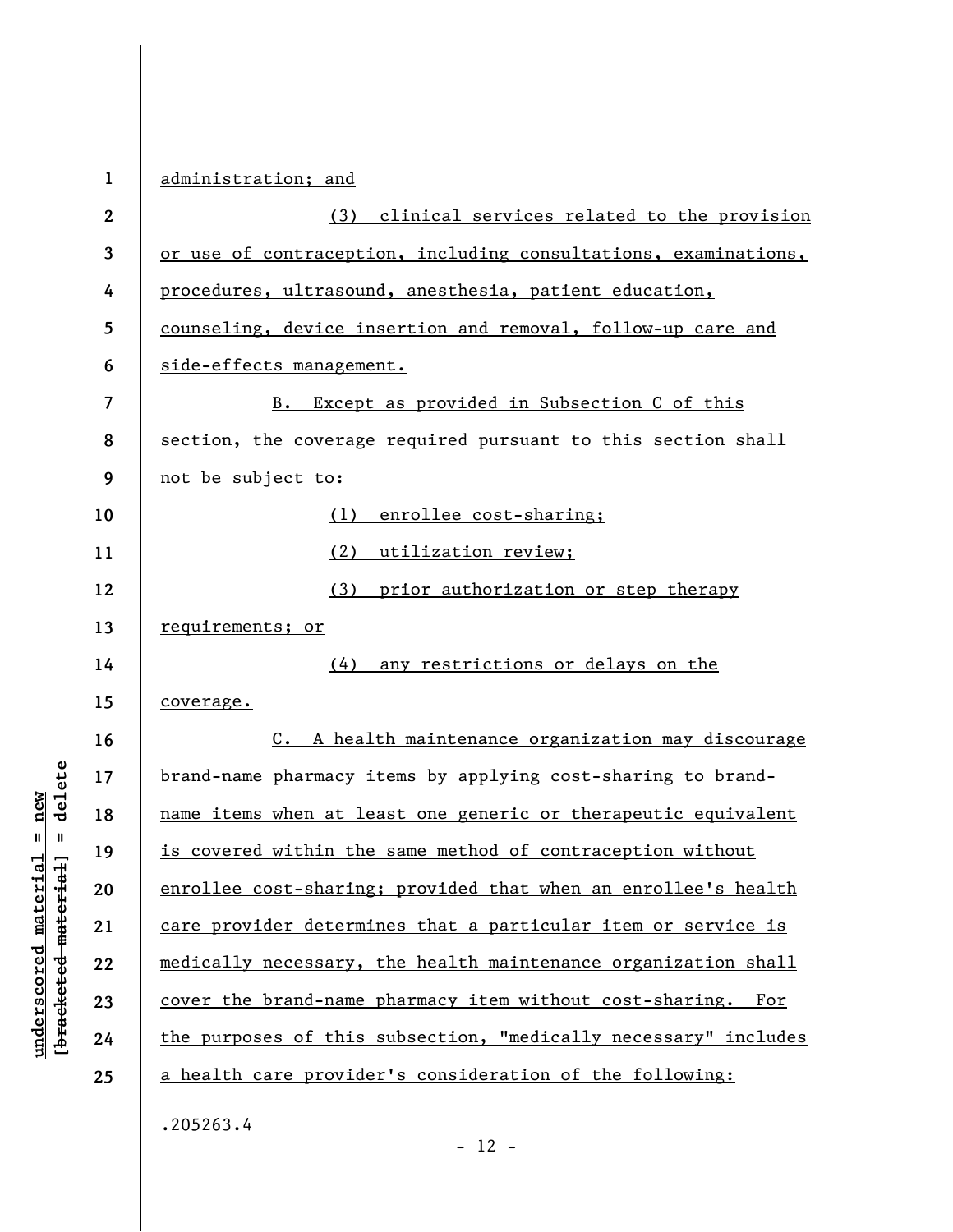| $\mathbf{1}$ | severity of side effects;<br>(1)                               |
|--------------|----------------------------------------------------------------|
| $\mathbf{2}$ | (2)<br>duration of efficacy; and                               |
| 3            | (3) other factors that the enrollee's health                   |
| 4            | care provider deems relevant.                                  |
| 5            | D. A health maintenance organization shall grant an            |
| 6            | enrollee an expedited hearing to appeal any adverse            |
| 7            | determination made relating to the provisions of this section. |
| 8            | The process for requesting an expedited hearing pursuant to    |
| 9            | this subsection shall:                                         |
| 10           | (1) be easily accessible, transparent,                         |
| 11           | sufficiently expedient and not unduly burdensome on an         |
| 12           | enrollee, the enrollee's representative or the enrollee's      |
| 13           | health care provider;                                          |
| 14           | (2) defer to the determination of the                          |
| 15           | enrollee's health care provider; and                           |
| 16           | (3) provide for a determination of the claim                   |
| 17           | according to a time frame and in a manner that takes into      |
| 18           | account the nature of the claim and the medical exigencies     |
| 19           | involved for a claim involving an urgent health care need.     |
| 20           | E. A health maintenance organization contract shall            |
| 21           | not require a prescription for any item or service that is     |
| 22           | available without a prescription.                              |
| 23           | F. A health maintenance organization contract shall            |
| 24           | provide coverage and shall reimburse a health care provider or |
| 25           | dispensing entity on a per-unit basis for dispensing a supply  |
|              | .205263.4<br>$-13 -$                                           |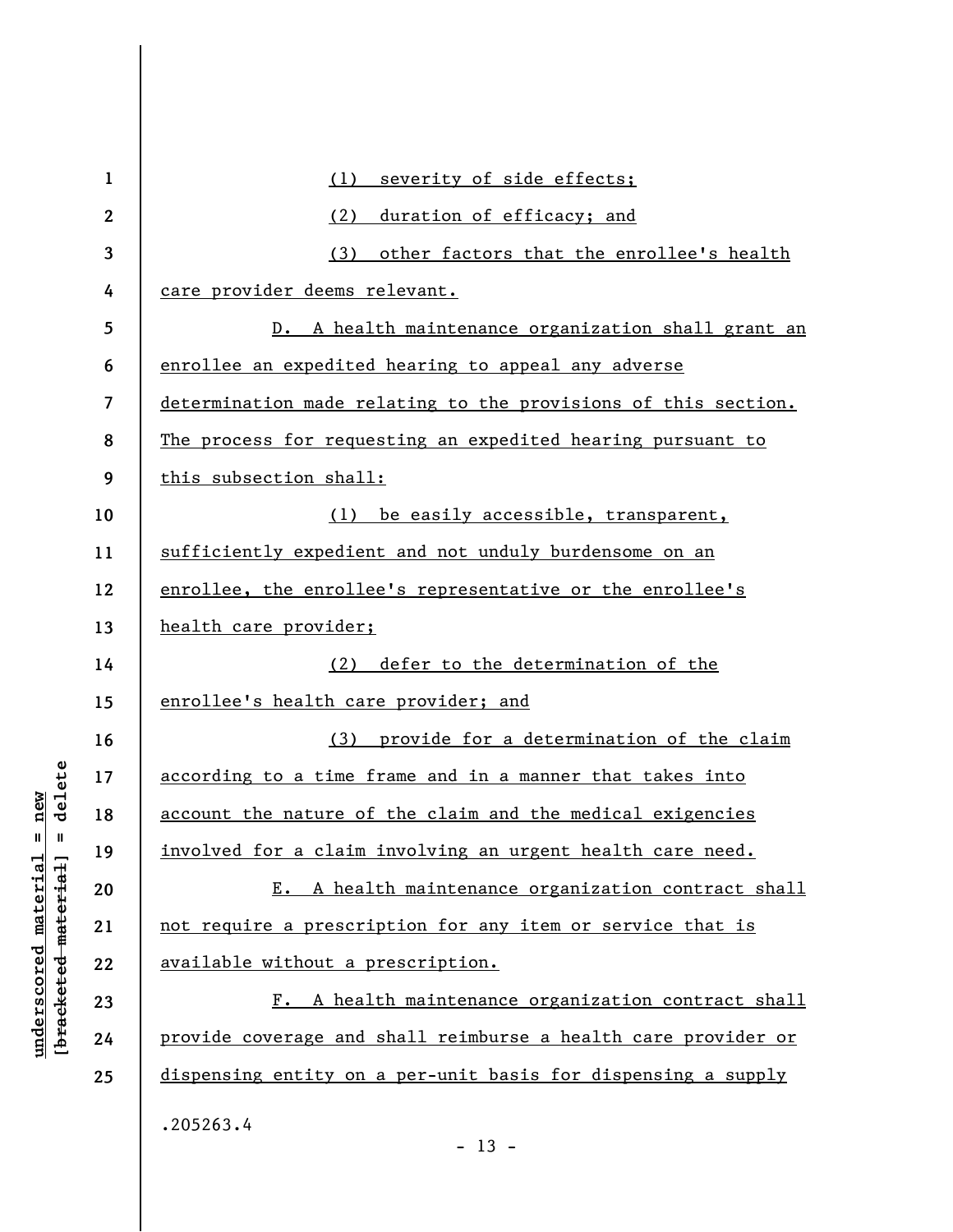| $\mathbf{1}$            | of contraceptives as follows; provided that the contraceptives  |
|-------------------------|-----------------------------------------------------------------|
| $\mathbf{2}$            | are prescribed and self-administered:                           |
| 3                       | (1) for the first fill of the contraceptive to                  |
| 4                       | an enrollee, a three-month supply, as prescribed; and           |
| 5                       | (2) for subsequent fills of the same                            |
| 6                       | contraceptive to the enrollee, regardless of whether the        |
| $\overline{\mathbf{z}}$ | enrollee was enrolled in health coverage pursuant to the health |
| 8                       | maintenance organization contract at the time of the first fill |
| 9                       | for that contraceptive, a twelve-month supply, as prescribed.   |
| 10                      | Nothing in this section shall be construed to:<br>G.            |
| 11                      | require a health care provider to<br>(1)                        |
| 12                      | prescribe twelve months of contraceptives at one time; or       |
| 13                      | permit a health maintenance organization<br>(2)                 |
| 14                      | contract to limit coverage or impose cost-sharing for an        |
| 15                      | alternate method of contraception if an enrollee changes        |
| 16                      | contraceptive methods before exhausting a previously dispensed  |
| 17                      | supply.                                                         |
| 18                      | For the purposes of this section:<br>н.                         |
| 19                      | (1) "contraceptive methods identified by the                    |
| 20                      | federal food and drug administration":                          |
| 21                      | means tubal ligation; sterilization<br>(a)                      |
| 22                      | implant; copper intrauterine device; intrauterine device with   |
| 23                      | progestin; implantable rod; contraceptive shot or injection;    |
| 24                      | combined oral contraceptives; extended or continuous use oral   |
| 25                      | contraceptives; progestin-only oral contraceptives; patch;      |
|                         | .205263.4                                                       |

 $- 14 -$